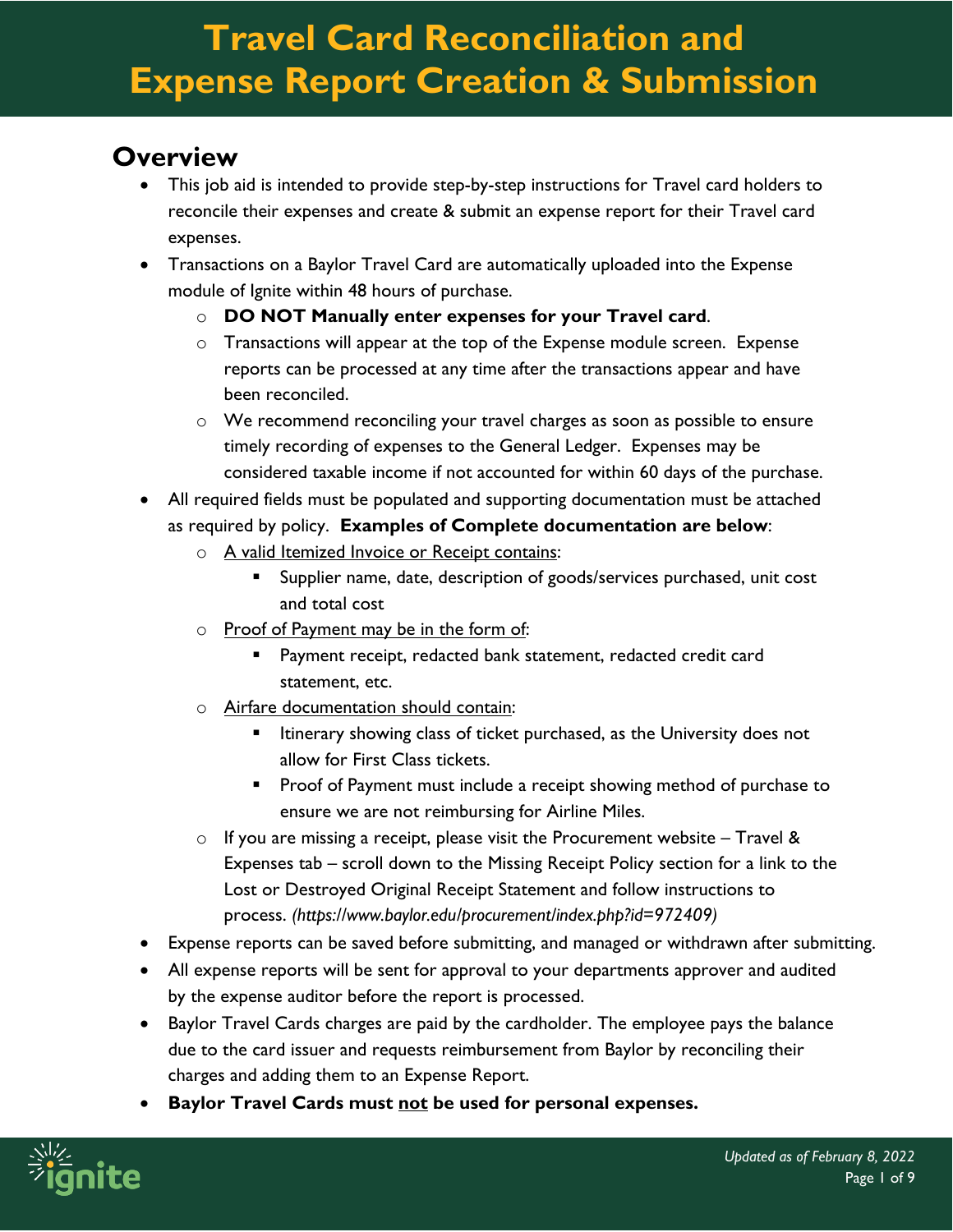### **1. Navigating to the Self-Service Module**

- 1. You can access the **Expenses** section in two ways:
	- a. Click the **Navigator** icon in upper left-hand corner of the Ignite landing page.



b. (Option 1) Under the **Me** section, click the dropdown arrow, and select **Expenses** from the drop down list.

| Home                 |                             |                                                     |
|----------------------|-----------------------------|-----------------------------------------------------|
| Me                   |                             |                                                     |
| Directory            | Onboarding                  | <b>Checklist Tasks</b><br>$\check{\mathfrak{c}}\Xi$ |
| Pay<br>ℼ             | Time and Absences           | Career and Performance                              |
| Personal Information | Learning                    | What to Learn<br>$\triangleright$                   |
| <b>Benefits</b><br>⊯ | Current Jobs<br>С           | ℁<br>Wellness                                       |
| Personal Brand<br>8  | Volunteering                | Competitions                                        |
| Web Clock<br>602     | l≌<br>Roles and Delegations | Expenses                                            |

c. (Option 2) Under the **Me** heading on the home page, you can scroll down and click on the **Expenses** tile on the Main Page.

| <b>B<sub>J</sub></b> ignite BPT<br>$\equiv$ |                                |                               |                        |                  |                            |   |
|---------------------------------------------|--------------------------------|-------------------------------|------------------------|------------------|----------------------------|---|
| Good afternoon, Smith!                      |                                |                               |                        |                  |                            |   |
| My Client Groups<br>My Team<br>Me           | <b>Benefits Administration</b> | Sales                         | Service                | <b>Help Desk</b> | <b>Contract Management</b> | ⋗ |
| <b>QUICK ACTIONS</b>                        | <b>APPS</b>                    |                               |                        |                  |                            |   |
| ႙ၟ<br><b>Personal Details</b>               | 品                              |                               | 距                      | JΦ               | ்ட                         |   |
| க<br><b>Document Records</b>                | Directory                      | Onboarding                    | <b>Checklist Tasks</b> | Pay              | Time and<br>Absences       |   |
| Er<br>Identification Info                   |                                |                               |                        |                  |                            |   |
| ⊠<br>Contact Info                           | $\hat{\Pi}$                    | ℅                             | $\,>\,$                | $\triangleright$ | $\mathbb R$                |   |
| කී<br>Family and Emergency Contacts         | Career and<br>Performance      | Personal<br>Information       | Learning               | What to Learn    | <b>Benefits</b>            |   |
| කිං<br>My Organization Chart                |                                |                               |                        |                  |                            |   |
| ब्र<br>My Public Info                       | ௹                              | श्रै<br>श्र                   | ිසි                    | <b>T</b>         | D)                         |   |
| 땅<br>Change Photo                           | Current Jobs                   | Wellness                      | Personal Brand         | Volunteering     | Competitions               |   |
| ఊ<br>Information Sharing                    |                                |                               |                        |                  |                            |   |
| ₩<br>Employment Info                        | (٩)<br>Web Clock               | 圖<br>Roles and<br>Delegations | ಕ<br>Expenses          |                  |                            |   |
| ₩<br><b>Additional Assignment Info</b>      |                                |                               |                        |                  |                            |   |

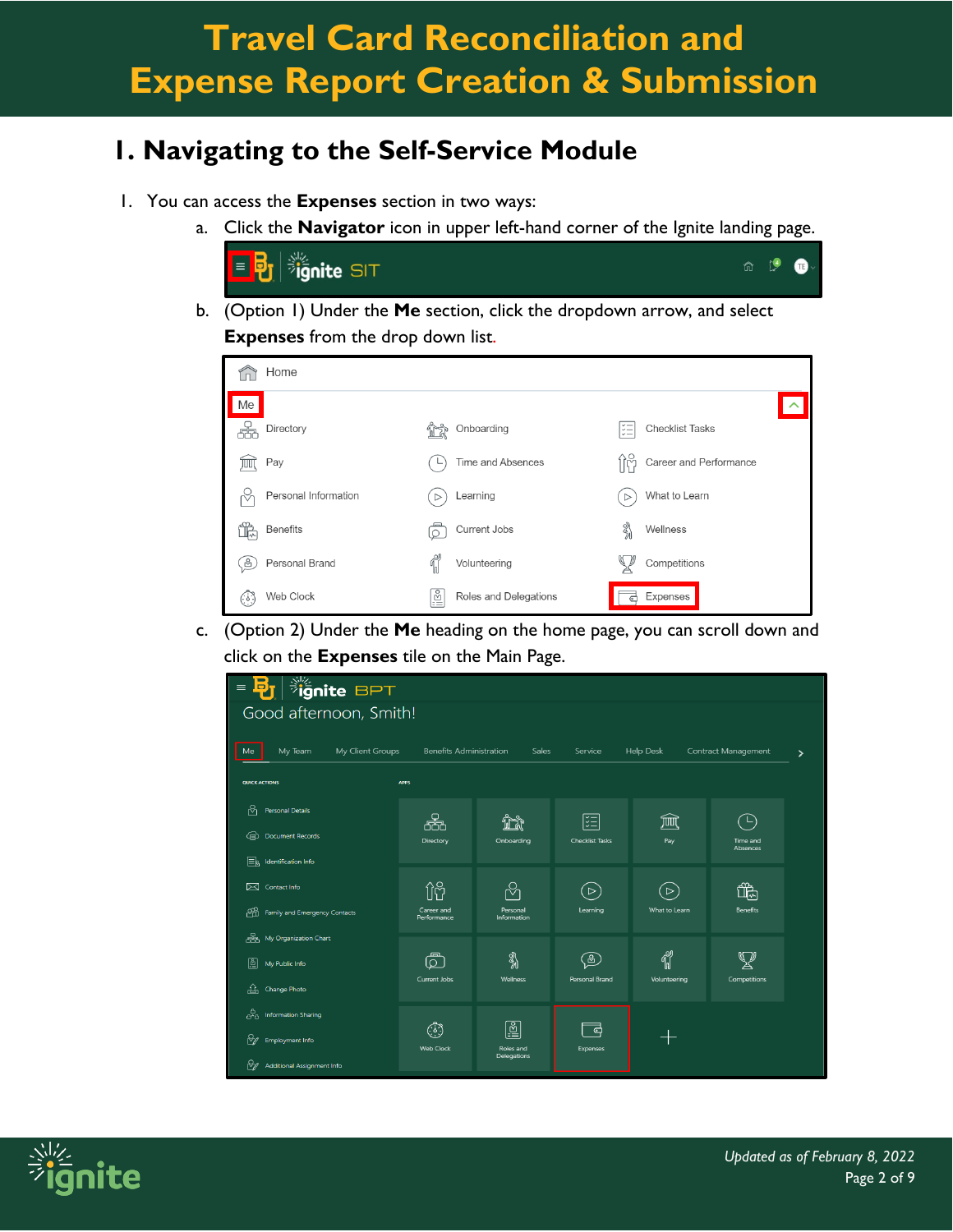### **2. Travel Card Reconciliation**

1. Upon entering the **Expenses** tile you will be on the Travel & Expenses Screen. Any purchase you have made using your Travel card will show up under the Available Expense Items section until it has been reconciled and added to an expense report.

|                         |                                             | Travel and Expenses                             |                    | Owner<br>$\checkmark$ |                           |                    | $Q_{\rm c}$          | $\ddot{\alpha}$ |
|-------------------------|---------------------------------------------|-------------------------------------------------|--------------------|-----------------------|---------------------------|--------------------|----------------------|-----------------|
| G<br>$\bar{\mathbb{Q}}$ | <b>Expense Reports</b>                      |                                                 |                    |                       |                           |                    |                      |                 |
| $\mathbb{Q}$            |                                             |                                                 |                    |                       |                           |                    |                      |                 |
|                         | <b>Create Report</b>                        |                                                 |                    |                       |                           |                    |                      |                 |
|                         | Actions $\vee$                              | Available Expense Items (10)<br>$+$ Create Item |                    |                       |                           |                    |                      |                 |
|                         | l.<br>Date $\rightarrow$                    | <b>Type</b>                                     | <b>Amount</b>      | <b>Merchant</b>       | Location                  | <b>Description</b> | Attachments          |                 |
|                         |                                             | Cash and Credit Card Expense Items (10)         |                    |                       |                           |                    |                      |                 |
|                         | Missing required fields<br>11/10/2021<br>w  | Business Meals/ Y                               | 122.25 USD<br>Card | CHICK-FIL-A #739      | Waco, TX                  | *Add description   | *Add attachment<br>4 |                 |
|                         | Missing required fields<br>11/02/2021<br>w  | Dues and Meml Y                                 | 895.00 USD<br>Card | <b>PAYPAL</b>         | <b>FL. United States</b>  | *Add description   | *Add attachment<br>4 |                 |
|                         | Missing required fields<br>09/14/2021<br>H. | Dues and Meml Y                                 | 194.00 USD<br>Card | <b>NCURA</b>          | <b>DC</b> , United States | *Add description   | *Add attachment<br>4 |                 |

- *Note: Travel card charges are loaded automatically into Ignite approximately 48 hours after the transaction has posted. If you do not see an expected charge, do not create a manual expense item for it.*
- *If the charge does not appear you may need to check the credit card statement to verify it has posted. If the charge appears on your statement, but not in Ignite, contact the Card Administrator to troubleshoot.*

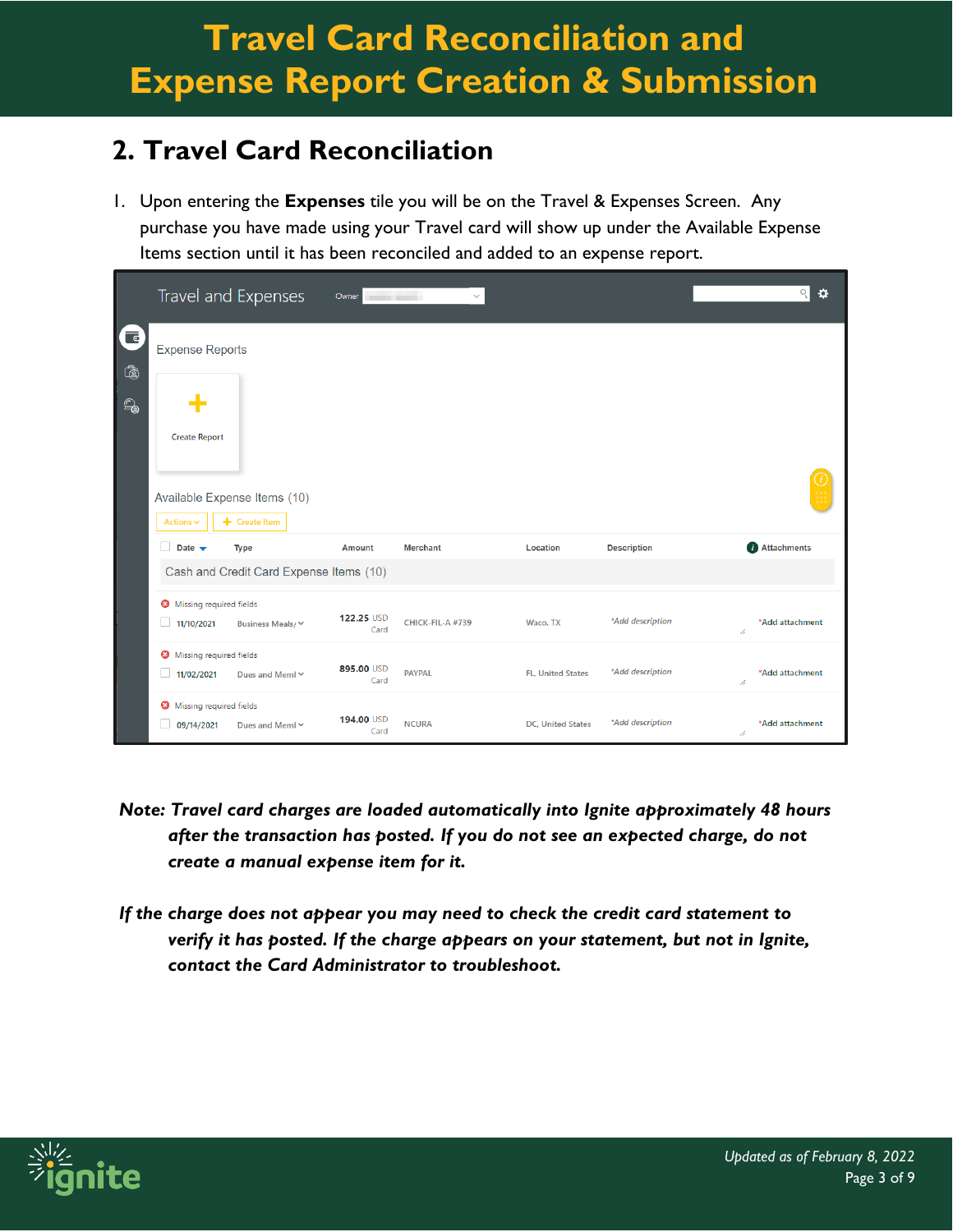2. To reconcile an item, **click on the date.**

| Available Expense Items (10)<br>Actions $\vee$ | + Create Item                           |                    |                  |          |                    |                      |
|------------------------------------------------|-----------------------------------------|--------------------|------------------|----------|--------------------|----------------------|
| Date $\rightarrow$                             | Type                                    | Amount             | <b>Merchant</b>  | Location | <b>Description</b> | <b>Attachments</b>   |
|                                                | Cash and Credit Card Expense Items (10) |                    |                  |          |                    |                      |
| Missing required fields<br>11/10/2021          | Business Meals/ Y                       | 122.25 USD<br>Card | CHICK-FIL-A #739 | Waco, TX | *Add description   | *Add attachment<br>4 |

3. Enter the following  $(* =$  required field)

| ×                       | Date 11/10/2021                         |        |
|-------------------------|-----------------------------------------|--------|
|                         | * Template   Non Travel Expenses        |        |
| $*$ Type                | Business Meals / Hospitality 10+ $\vee$ |        |
| <b>Expense Location</b> | Waco, Mclennan, TX, United S            |        |
| Amount                  | <b>LISD</b>                             | 122.25 |

- a. **Date & Amount** fields auto-populate and will appear greyed out.
- b. **\*Template:** Select the template. Each template contains different expense types. It is important to select the correct template and type, as the selection will populate the charge account. The system will default a template based on the merchant; however, the default value may not always be correct, so it is important to verify.
- c. **\*Type:** Select the type of incurred expense from the dropdown menu. *Note: Depending on the Expense Type chosen, additional fields may be required.*
- d. **\*Expense Location:** This will default based on the credit card charge location.
- e. **\*Description:** Enter the business purpose of the expense in the text box. Be as specific as possible.



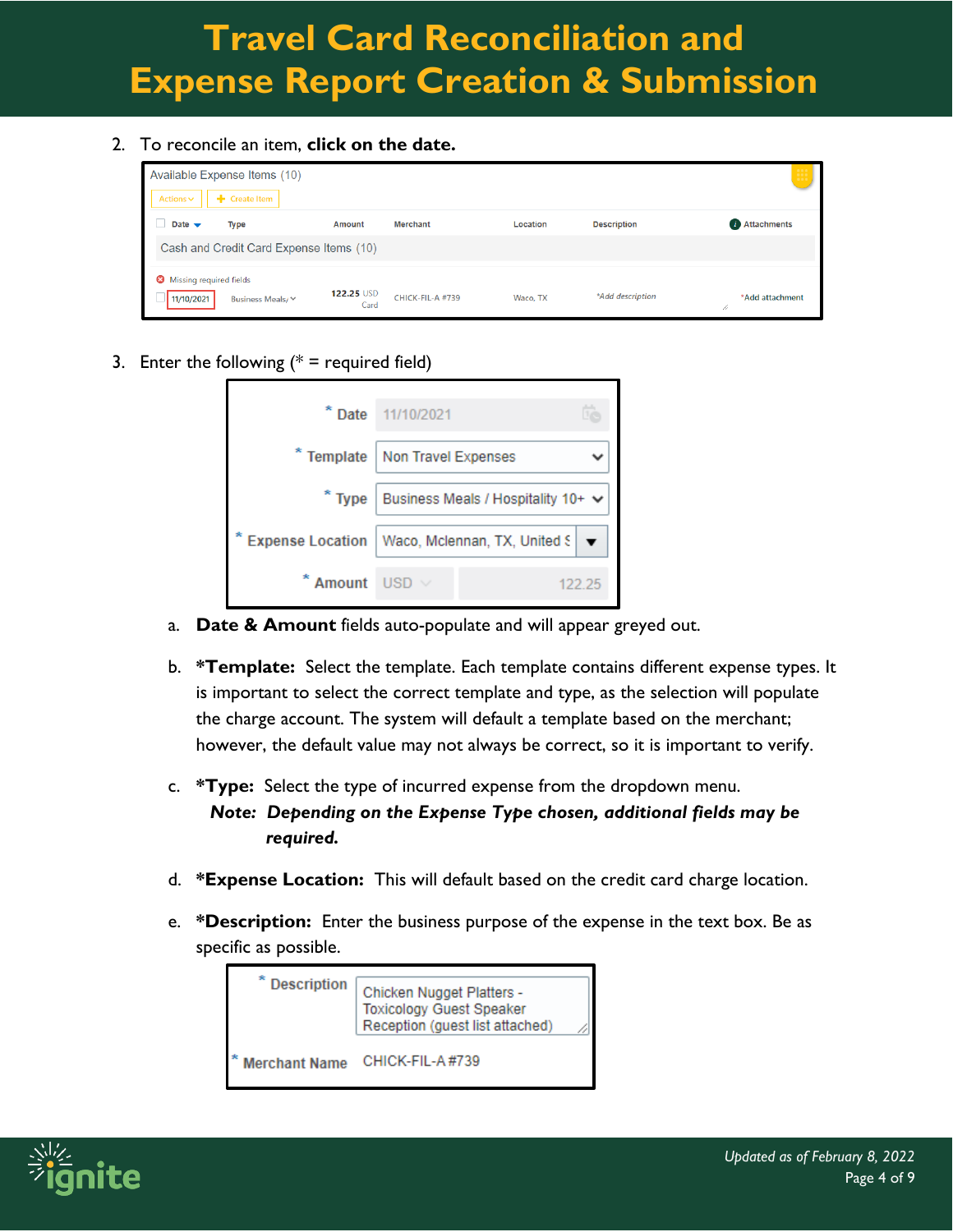- f. **Attachments:** A receipt may be required per Baylor policy. To attach a receipt, click the "**+**" icon next to Attachments.
	- i. If the receipt is not available, and required per policy, complete and attach the Lost or Destroyed Original Receipt Statement (https://www.baylor.edu/procurement/doc.php/363632.pdf) You must also attach a copy of the form of payment and select the Receipt Missing check box to acknowledge the original receipt is missing and substitute information has been submitted.
- g. **Authorization:** If an authorization request has been approved for the travel expenses, it may be attached by selecting the "**+**" icon next to Authorization.



h. **Account:** Account information is prepopulated based on the employee's default expense department, template, and expense type. If the COA values need to be updated, click the COA icon to update the segments.



*Note: Employees should not edit the Account segment, as this value is updated based on the expense template and type. If the natural account needs to be updated, select the correct template and type.*

i. **Project Number:** If the expense needs to be charged to a project (i.e. Sponsored Program, Faculty Fund, or Capital Projects), a Project Number can be entered.

| <b>Project Number</b>           |  |
|---------------------------------|--|
| <b>Task Number</b>              |  |
| <b>Expenditure Organization</b> |  |
| <b>Contract Number</b>          |  |
| <b>Funding Source</b>           |  |

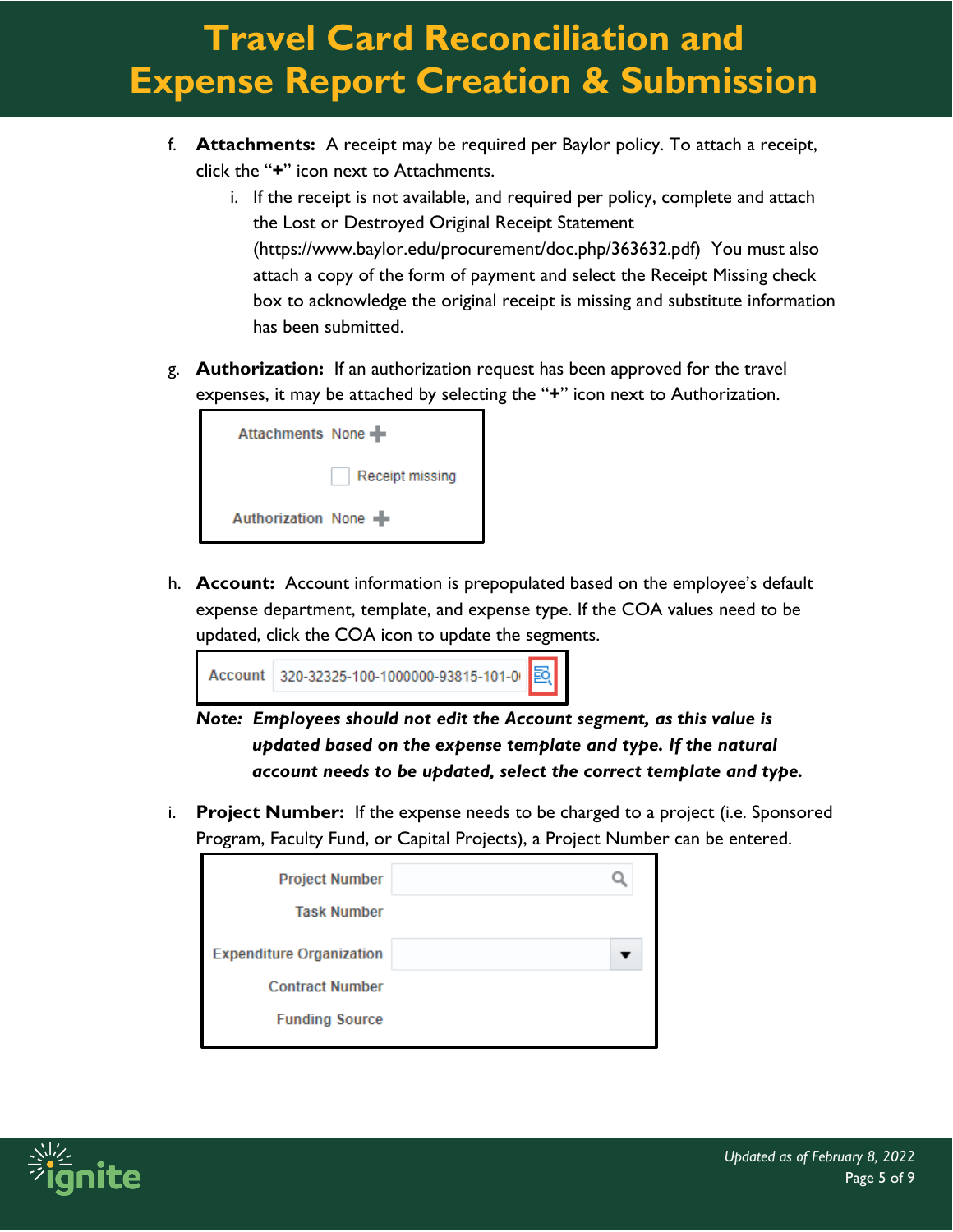j. To save and close your expense item, click the **Close** button in the top right corner. Closing will save and close the expense item and return you to the expense items tile.



k. Additional items can be selected and reconciled by repeating the above steps.

### **3. Create an Expense Report**

1. To add multiple expense items to a new report, navigate to the Available Expense Items and select each expense item you wish to add by checking the box next to the actual date of the expense. If you want to select all available items, check the box next to the word Date in the column header, then click **Create Report**.

*Note: To avoid submitting more than one expense report on a given date, adding multiple expense items to a report is strongly encouraged.*

| <b>Expense Reports</b>                                      |                                               |                    |                  |                          |                                                                     |                                      |
|-------------------------------------------------------------|-----------------------------------------------|--------------------|------------------|--------------------------|---------------------------------------------------------------------|--------------------------------------|
| <b>Create Report</b><br>$(1$ item)<br>Actions $\smallsmile$ | Available Expense Items (10)<br>+ Create Item |                    |                  |                          |                                                                     |                                      |
| Date $\rightarrow$                                          | <b>Type</b>                                   | <b>Amount</b>      | <b>Merchant</b>  | Location                 | <b>Description</b>                                                  | <i>i</i> Attachments                 |
|                                                             | Cash and Credit Card Expense Items (10)       |                    |                  |                          |                                                                     |                                      |
| 11/10/2021<br>▽                                             | Business Meals Y                              | 122.25 USD<br>Card | CHICK-FIL-A #739 | Waco, TX                 | <b>Chicken Nugget Platters -</b><br><b>Toxicology Guest Speaker</b> | $\frac{1}{\sqrt{2}}$<br>$\equiv$ (1) |
| Missing required fields<br>11/02/2021                       | Dues and Meml Y                               | 895.00 USD<br>Card | <b>PAYPAL</b>    | <b>FL, United States</b> | *Add description                                                    | *Add attachment<br>h                 |

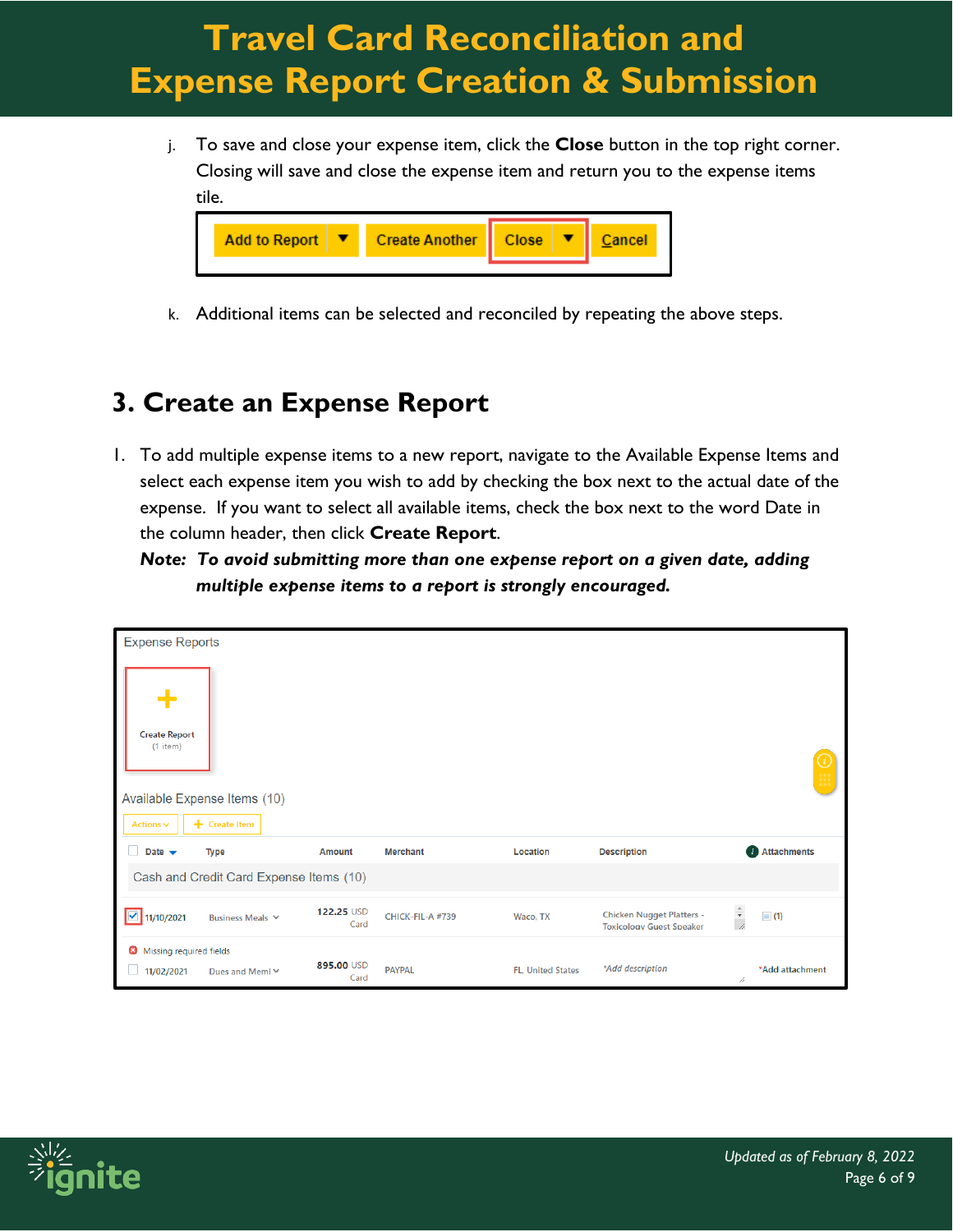- 2. Complete the field listed below.  $(* =$  required field)
	- a. **\*Purpose:** Enter the business purpose (description) of expense report. *Note: Beginning the purpose with the phrase "Travel Card" is strongly recommended.*
	- b. **Attachments:** This attachment button is for the expense report as a whole, individual expense items should already have their required attachments.
	- c. **Comments:** 150-character text box available to add any optional comments
	- d. **\*Function:** Select the related function from a dropdown menu of choices.

| * Purpose                           |  |
|-------------------------------------|--|
| $\mathbf{r}$<br>Attachments None    |  |
| <b>Comments (150 Character Max)</b> |  |
| * Function                          |  |

*Note: The travel card is individual pay. If you are submitting a report for only travel card items, you will notice that the Report Total shows the reimbursement will be paid to you.*



*It is the employee's responsibility to pay the travel card expenses directly to the card issuer then seek reimbursement from Baylor.*

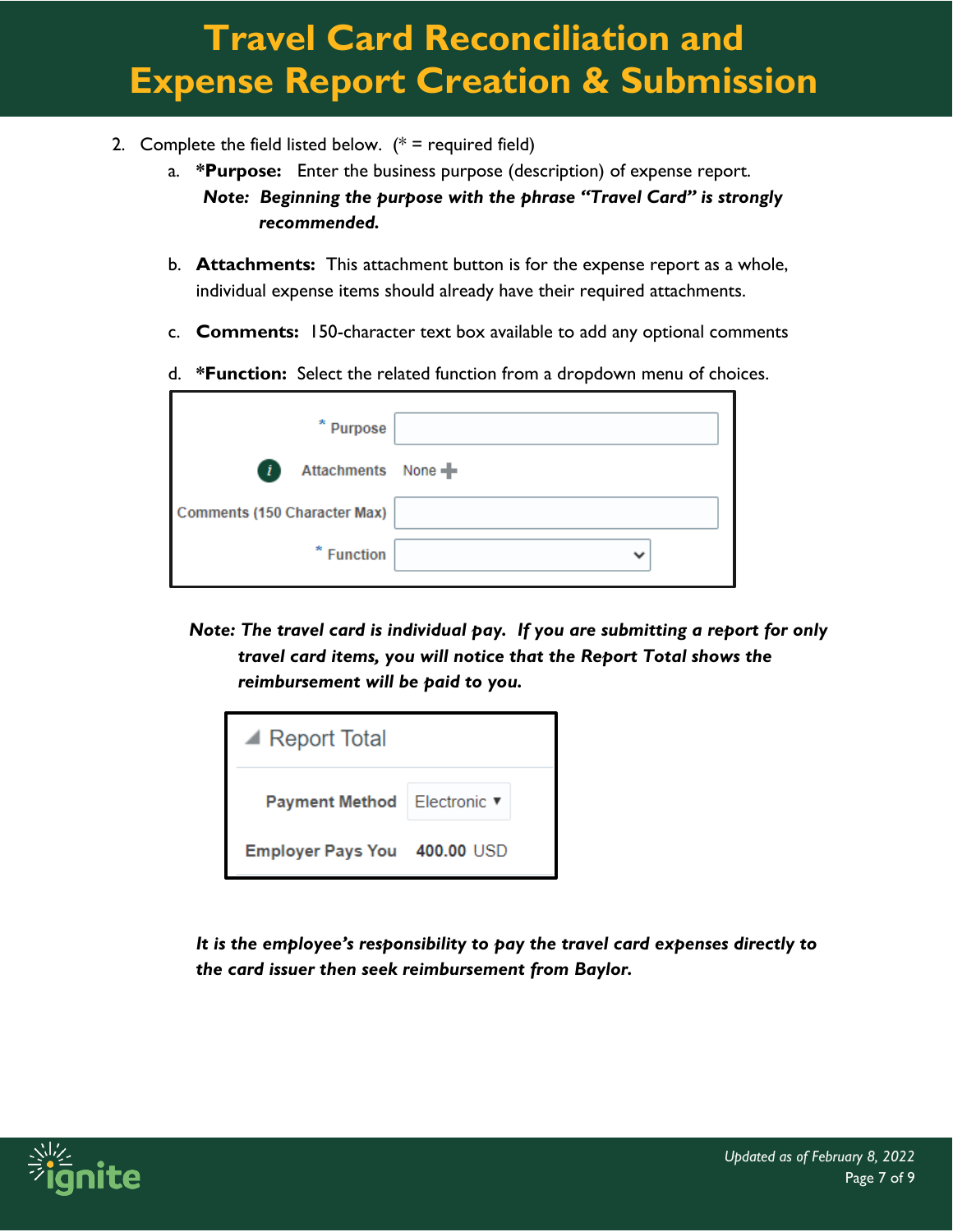- 3. Confirm that you have no missing required fields in your expense report. If you do, it will be noted in red next to the respective expense under the Expense Items.
	- a. If you are missing required fields, click on the **Expense** item, then click the **Actions** and select **Edit** to go back and enter the missing information.
- 4. On each expense report you must certify that all expenses are submitted in accordance with Baylor's policies. Do so by clicking the checkbox before the statement. You now have the option to either **Submit** your Expense Report or **Save and Submit** later.

|                                                         | Create Expense Report 2                                                 |                                      | <b>Save</b>                                                                              | Submit $\blacktriangledown$<br>−   | Cancel        |
|---------------------------------------------------------|-------------------------------------------------------------------------|--------------------------------------|------------------------------------------------------------------------------------------|------------------------------------|---------------|
| * Purpose                                               | Reconciling Pcard Charges 12/1/2021                                     | $\blacktriangle$ Report Total        |                                                                                          |                                    |               |
| Attachments None<br>l.                                  |                                                                         | * Payment Method                     | Electronic Domestic ↓                                                                    |                                    |               |
| Comments (150 Character Max)                            |                                                                         | Employer Pays You 0.00 USD           |                                                                                          |                                    |               |
| * Function   Non Travel                                 | $\checkmark$                                                            | Employer Pays Card Issuer 122.25 USD |                                                                                          |                                    |               |
|                                                         |                                                                         | 122.25 <sub>USD</sub>                |                                                                                          |                                    |               |
|                                                         |                                                                         | $\checkmark$                         | I have read and accept the corporate travel and expense policies.                        |                                    |               |
| <b>Expense Items (1)</b>                                |                                                                         |                                      |                                                                                          |                                    |               |
| + Create Item<br>Actions $\vee$                         | <b>Add Existing</b><br>Apply Account $\triangledown$<br>Apply Project ▼ |                                      |                                                                                          |                                    | $\frac{v}{v}$ |
| Date $\blacktriangleright$<br>Type $\blacktriangledown$ | Merchant $\blacktriangledown$<br>Amount $\blacktriangledown$            | Location $\blacktriangledown$        | Description $\blacktriangledown$                                                         | <b>Attachments</b><br>$\mathbf{r}$ |               |
| Business Meals / H $\vee$<br>11/10/2021                 | 122.25 USD<br>CHICK-FIL-A#739<br>Card                                   | Waco, TX                             | Chicken Nugget Platters - Toxicology $\bar{\div}$<br>Guest Speaker Reception (guest list | $\equiv$ (1)                       |               |
|                                                         |                                                                         |                                      |                                                                                          |                                    |               |

- a. The **Submit** button will not be active until the box is checked.
- 5. Click the **Submit** button to submit the expense report.
- 6. If you are **not** ready to submit the expense report, you can use the **Save menu** to select **Save and Close**.